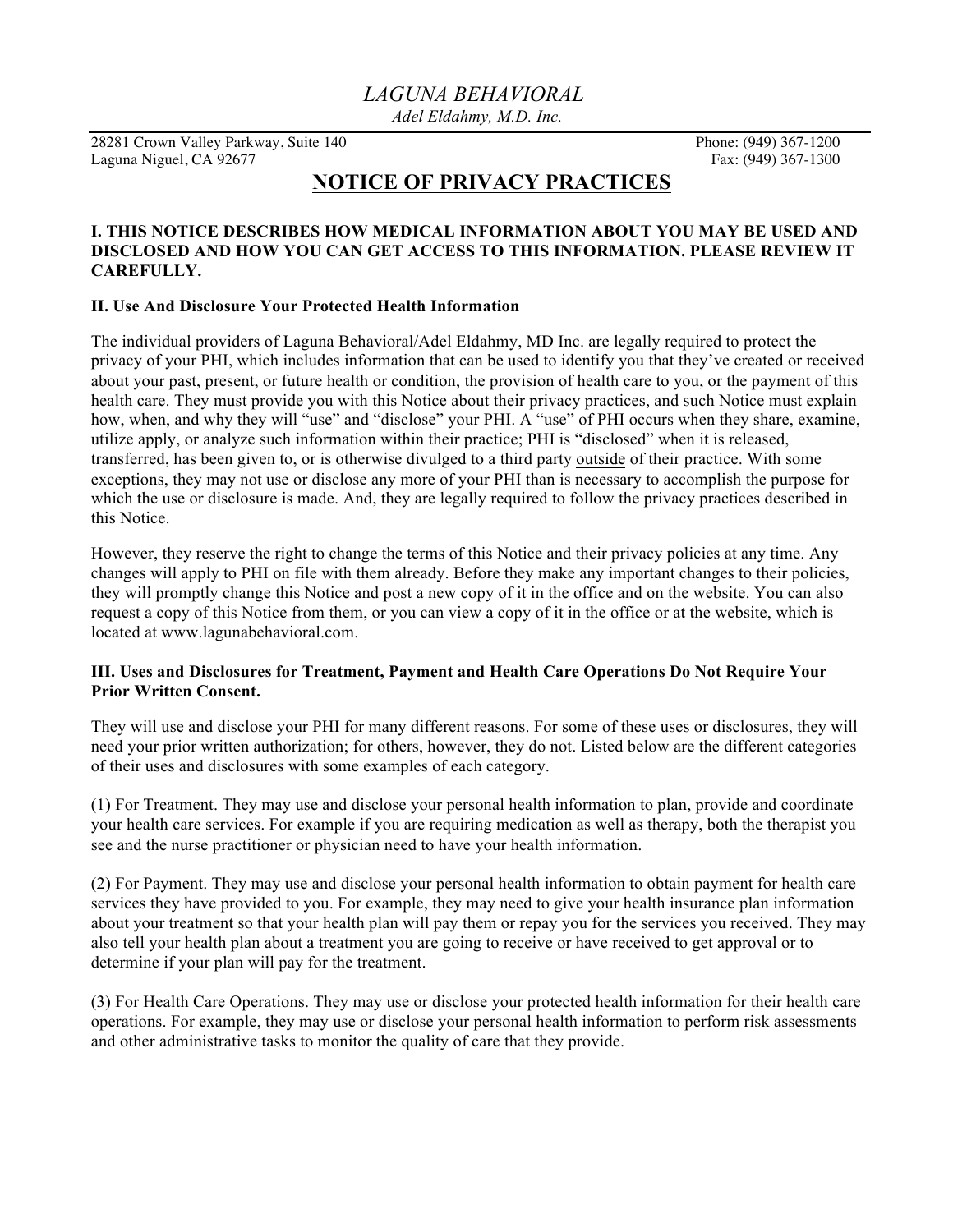*Adel Eldahmy, M.D. Inc.*

28281 Crown Valley Parkway, Suite 140 Phone: (949) 367-1200 Laguna Niguel, CA 92677 Fax: (949) 367-1300 **IV. Certain Other Uses and Disclosures Also Do Not Require Your Consent or Authorization.**

For uses and disclosures of your personal health information not involving treatment, payment or health care operations, they will receive your written authorization prior to using or disclosing any personal health information (unless they are required or permitted by law to use or disclose your information as set forth below). You have the right to revoke any authorization previously granted. If you have any questions about written authorizations, please contact our contact person at (949) 367-1200, who will provide you with the information you need to revoke your authorization.

They may use and disclose your personal health information without obtaining your consent or authorization, in the following situations:

(1) Business Associates. There are some services that they provide through contracts with our business associates. In such situations, they may disclose your personal health information to our business associates so they can perform the job they asked them to do. They require all business associates to appropriately safeguard your information, in accordance with applicable law.

(2) Notification of Family or Close Friends. They may use or disclose your personal health information to notify a family member, personal representative or another person responsible for your care, provided you have the opportunity to agree or object to the disclosure. If you are unable to agree or object, they may disclose this information as necessary if they determine that it is in your best interest based upon their professional judgment. In all cases, they will only disclose the health information that is directly relevant to that person(s) involvement with your health care.

(3) Required by Law. They may use or disclose your personal health information to the extent that they are required by law to do so. The use or disclosure will be made in full compliance with the applicable law governing the disclosure.

(4) Public Health Activities. They may disclose your personal health information for public health activities to a public health authority authorized by law to collect or receive information for the purpose of controlling disease, injury or disability. They may also disclose your health information to a public authority authorized to receive reports of child abuse or neglect or to report information about products or services under the jurisdiction of the United States Food and Drug Administration. Additionally, they may disclose your health information to a person who may have been exposed to a communicable disease or otherwise be at risk of contacting or spreading a disease and to your employer for certain work-related illness or injuries.

(5) Health Oversight Activities. They may make disclosures of your personal health information to a health oversight agency charged with overseeing the health care industry. Disclosures will be made only for activities authorized by law.

(6) Judicial and Administrative Proceedings. They may disclose your personal health information in the course of any judicial or administrative hearing in response to an order of a court or administrative tribunal, or in response to a subpoena, discovery request or other lawful process where they receive satisfactory assurance that appropriate precautions have been taken. In all cases, they will take reasonable steps to protect the confidentiality of your health information.

(7) Law Enforcement. They may disclose your personal health information for a law enforcement purpose to law enforcement officials in compliance with and as limited by applicable law.

(8) Marketing. For market activities, they will obtain your written authorization prior to sending any information to you, unless they are not required by law to do so.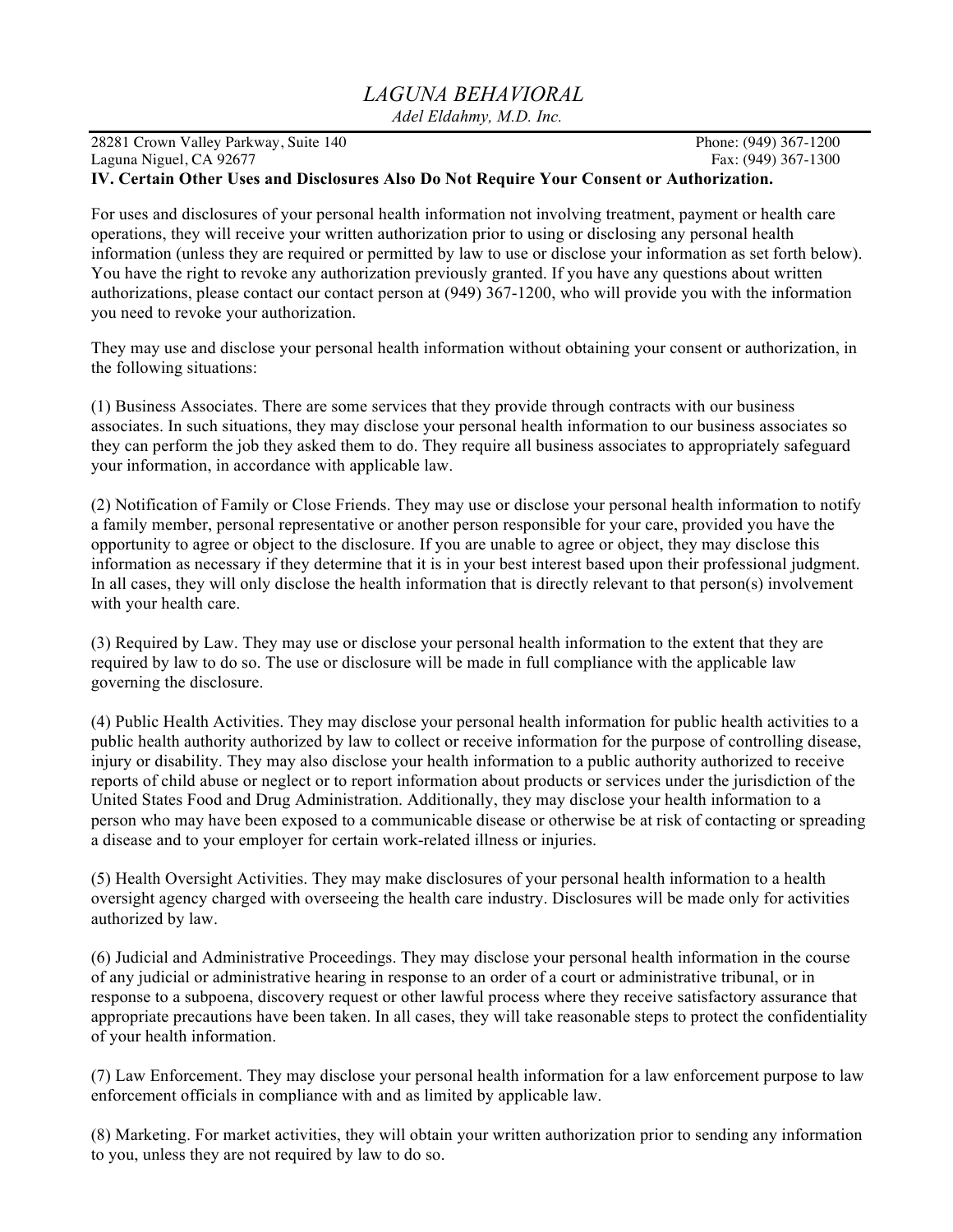*Adel Eldahmy, M.D. Inc.*

28281 Crown Valley Parkway, Suite 140 Phone: (949) 367-1200 Laguna Niguel, CA 92677 Fax: (949) 367-1300

(9) Research. They may use or disclose your personal health information without your authorization for research purposes when such research has been approved by an institutional review board that has reviewed the research to ensure the privacy of your personal health information, or as otherwise allowed by law.

(10) Victims of Abuse, Neglect or Domestic Violence. They may disclose personal health information about an individual whom they reasonably believe to be a victim of abuse, neglect or domestic violence to a government authority, including a social service or protective service agency authorized by law to receive reports of child abuse, neglect or domestic violence. Any such disclosures will be made in accordance with and limited to the requirements of the law.

(11) Limited Government Functions. They may disclose your personal health information to certain government agencies charged with special government functions, as limited by applicable law. For example, they may disclose your health information to authorized federal officials for the conduct of national security activities, as required by law.

(12) Coroners, Medical Examiners and Funeral Directors. They may disclose personal health information to a coroner or medical examiner to identify a deceased person, determine a cause of death or for other duties as authorized by law. They may also disclose personal health information to funeral directors in accordance with applicable laws.

(13) Health and Safety. They may disclose your personal health information to prevent or lessen a serious threat to a person(s) or the public(s) health and safety. In all cases, disclosures will only be made in accordance with applicable law and standards of ethical conduct.

(14) Workers Compensation. They may disclose your personal health information in accordance with workers compensation laws.

### **V. Your Individual Rights**

You have the right to do the following:

1. Right to Receive a Copy of this Notice. Upon request, you have the right to receive a paper copy of this Notice. Please request this form from any Laguna Behavioral/Adel Eldahmy, MD Inc. employee or professional staff member.

2. Right to Receive Further Information. You have the right to contact their contact person at (949) 367-1200 if you want additional information about their privacy practices, your privacy rights, or disagree about a decision they made about your personal health information, or if you believe that your privacy rights have been violated. The contact person will provide you with the information you need to file a complaint.

3. Right to Inspect and Copy Your Health Information. Upon written request, you have the right to access and obtain a copy of your health information maintained by them. Please contact the Office Manager at (949) 367- 1200 or info@lagunabehavioral.com for information you need to access and copy your protected health information.

4. Right to Amend Your Health Information. You have the right to request in writing that they amend health information maintained in your health record. They will comply with your request in the event that they determine the information that would be amended is false, inaccurate or misleading. Please contact the Office Manager at (949) 367-1200 or info@lagunabehavioral.com for information you need to request an amendment of your personal health information.